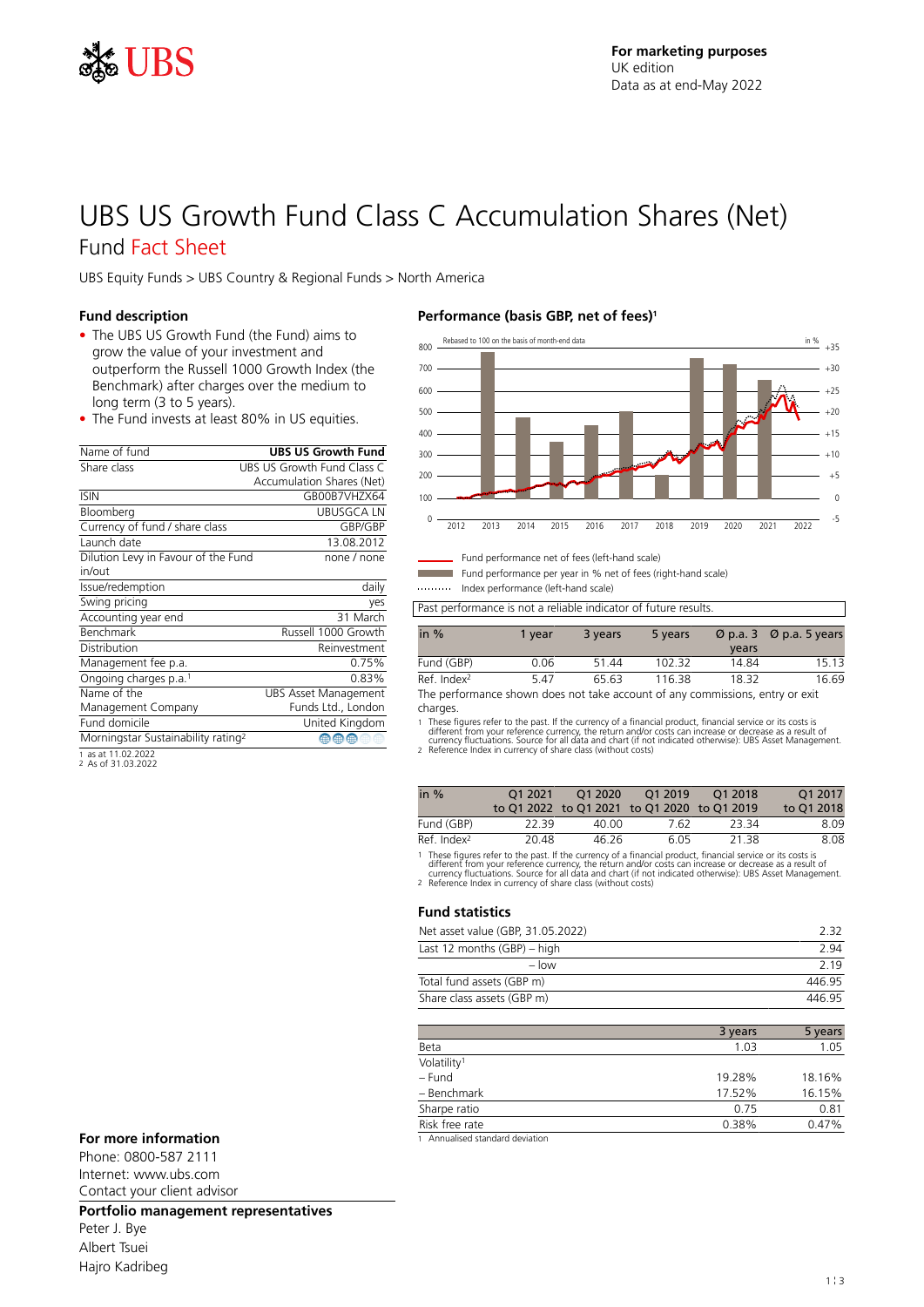# UBS US Growth Fund Class C Accumulation Shares (Net)

### **Sector exposure (%)**

| Sector                 | % of Fund |
|------------------------|-----------|
| Information Technology | 41.61     |
| Consumer Discretionary | 18.18     |
| Health Care            | 12.58     |
| Communication Services | 12.19     |
| Industrials            | 7.19      |
| Consumer Staples       | 3.12      |
| Energy                 | 2.48      |
| Financials             | 1.36      |
| Materials              | 0.00      |
| Real Estate            | 0.00      |

### **10 largest equity positions (%)**

| Company           | % of Fund |
|-------------------|-----------|
| Apple             | 9.13      |
| Alphabet Inc-Cl A | 8.40      |
| Microsoft         | 8.08      |
| Amazon            | 7.92      |
| Visa              | 4.78      |
| Abbvie            | 3.64      |
| Nvidia            | 3.60      |
| Transdigm Group   | 2.57      |
| Oracle            | 2.40      |
| Tesla             | 2.37      |

### **Benefits**

The portfolio features companies that offer above-average growth potential compared to the overall market.

The portfolio seeks to diversify its risk across Elite, Classic, and Cyclical growth companies.

The fund is managed by a specialist growth investment team that has many years of success in managing investments.

## **Risks**

Equity risk: Equities (also known as shares) can lose value rapidly and typically involve higher risks than bonds. Counterparty risk: counterparties on trades may default or not comply with contractual obligations resulting in loss. Exchange rate risk: the value of investments may be impacted by changes in the exchange rates of currencies. Derivatives risk: derivatives can be highly sensitive to changes in the value of the asset on which they are based which can increase the size of losses and gains. Liquidity risk: securities may become more difficult to sell or sell at a desired price during difficult market conditions.

### **Important information**

Past performance is not a guide to future performance. The value of investments and the income from them may go down as well as up and are not guaranteed. Investors may not get back the amount originally invested. Changes in rates of exchange may cause the value of this investment to fluctuate. The Sustainability Exclusion Policy of the Investment Manager outlines the exclusions applicable to the investment universe of the Funds: https://www.ubs.com/global/en/asset-management/investmentcapabilities/sustainability.html. In addition, the controversial weapons exclusion applies to all UK domiciled funds. The information contained in this document should not be considered a recommendation to purchase or sell any particular security and the opinions expressed are those of UBS Asset Management and are subject to change without notice. This document is a marketing communication. Any market or investment views expressed are not intended to be investment research. The document has not been prepared in line with the Financial Conduct Authority requirements designed to promote the independence of investment research and is not subject to any prohibition on dealing ahead of the dissemination of investment research. Please note that additional fees (e.g. entry or exit fees) may be charged. Please refer to your financial adviser for more details. Investors should read the Key Investor Information Document (KIID), Prospectus and any applicable local offering document prior to investing. For a definition of financial terms refer to the glossary available at www.ubs.com/ glossary.